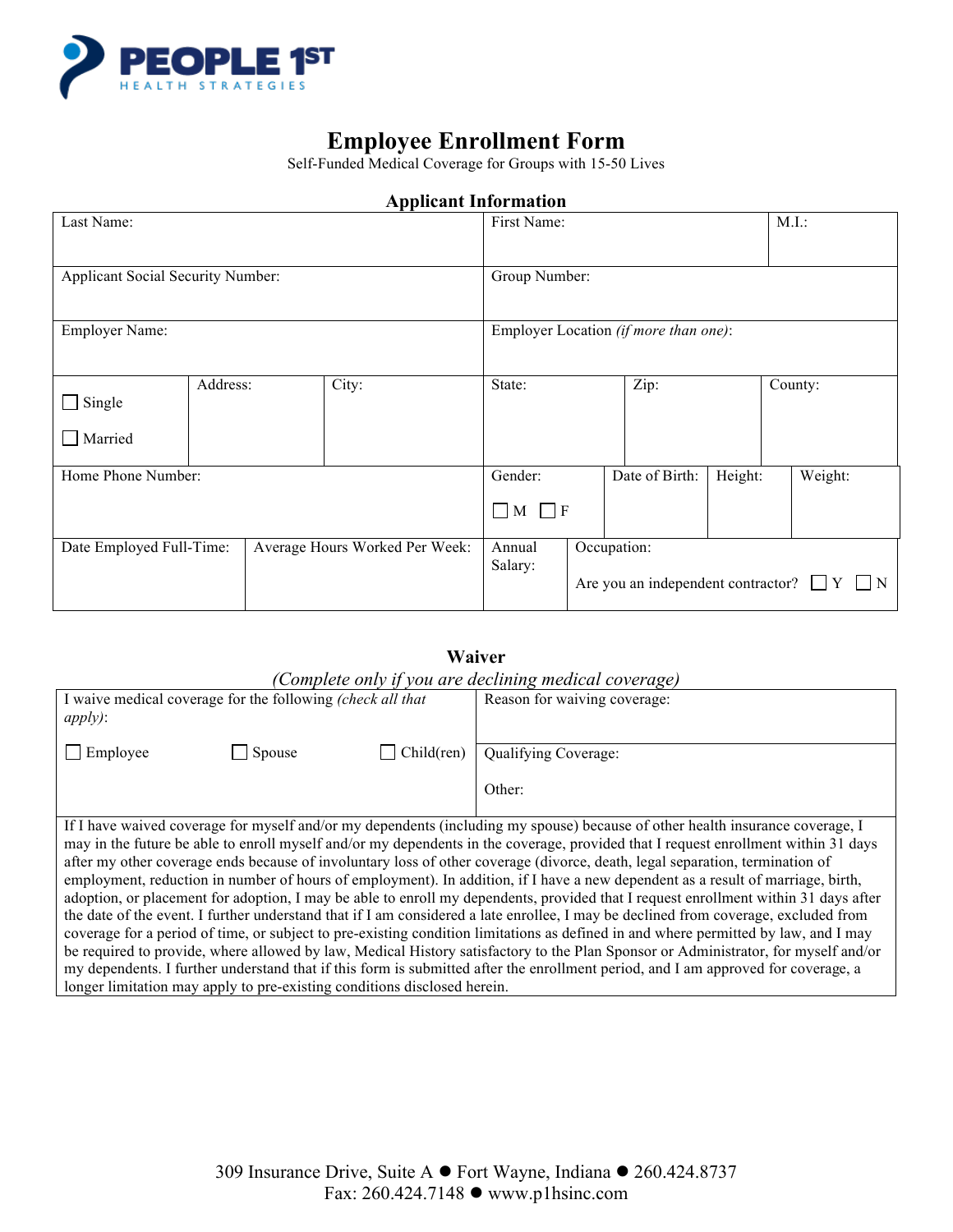### **Family Information for Dependents Applying for Coverage**

| First Name & M. I.<br>(include last name if it differs) | Gender:           | Date of Birth: | Height: | rr v o<br>Weight: | ాం<br>SSN: | Primary Care Physician: |
|---------------------------------------------------------|-------------------|----------------|---------|-------------------|------------|-------------------------|
| Spouse:                                                 | $\Box$ M $\Box$ F |                |         |                   |            |                         |
| Child:                                                  | $\Box$ M $\Box$ F |                |         |                   |            |                         |
| Child:                                                  | $\Box$ M $\Box$ F |                |         |                   |            |                         |
| Child:                                                  | $\Box$ M $\Box$ F |                |         |                   |            |                         |
| Child:                                                  | $\Box$ M $\Box$ F |                |         |                   |            |                         |

### **Eligibility and Other Insurance Information**

| $\Box$ N Currently, are you working full-time? If no, explain:<br>$\Box Y$                                                                         |
|----------------------------------------------------------------------------------------------------------------------------------------------------|
|                                                                                                                                                    |
| $\Box Y \Box N$ Do you or any family members intend to keep other insurance coverage in addition to this coverage? If yes, list family<br>members: |
|                                                                                                                                                    |
| List the name of any the other insurance company (ies) and the policy number $(s)$ :                                                               |
| List any family members covered by Medicare and their effective date:                                                                              |

| <b>Coverage and Change Request Information</b>                                                                            |               |                 |                            |  |  |
|---------------------------------------------------------------------------------------------------------------------------|---------------|-----------------|----------------------------|--|--|
| Employee                                                                                                                  | $\Box$ Family | Employee/Spouse | $\Box$ Employee/Child(ren) |  |  |
| Name of medical plan you have selected:                                                                                   |               |                 |                            |  |  |
|                                                                                                                           |               |                 |                            |  |  |
| <b>PPO</b> Network Name:                                                                                                  |               |                 |                            |  |  |
|                                                                                                                           |               |                 |                            |  |  |
| Change Request: $\Box$ Marriage                                                                                           | Divorce       | Adoption        | Court Order                |  |  |
| Date of Event (you may be required to provide proof of the event):                                                        |               |                 |                            |  |  |
| Attach a written and employer-signed statement for a requested coverage effective date. Effective date is not guaranteed. |               |                 |                            |  |  |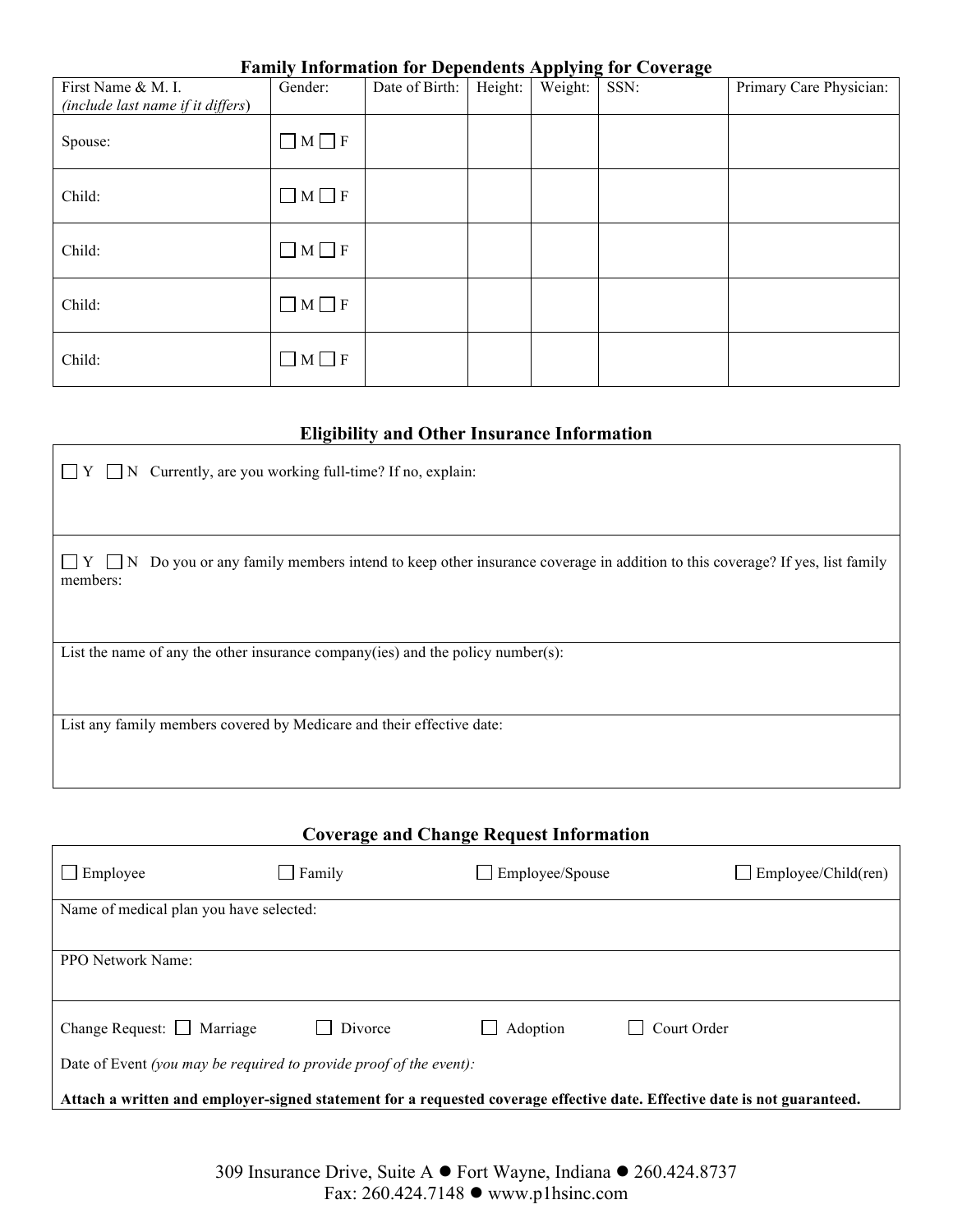### **Required Medical Information**

| $1. \Box Y \Box N$<br>Are you or any dependent disabled, hospital confined, or pregnant? If pregnant, due date: ///                                                                                                                                                                                                                                                                                                                                                                                                                                                                                                                                                                                                                                                                                                                                                                                                                                                                                                                                                                                                                                                                                                                                                                                                                                                                                                                                                                                                       |  |  |  |  |  |
|---------------------------------------------------------------------------------------------------------------------------------------------------------------------------------------------------------------------------------------------------------------------------------------------------------------------------------------------------------------------------------------------------------------------------------------------------------------------------------------------------------------------------------------------------------------------------------------------------------------------------------------------------------------------------------------------------------------------------------------------------------------------------------------------------------------------------------------------------------------------------------------------------------------------------------------------------------------------------------------------------------------------------------------------------------------------------------------------------------------------------------------------------------------------------------------------------------------------------------------------------------------------------------------------------------------------------------------------------------------------------------------------------------------------------------------------------------------------------------------------------------------------------|--|--|--|--|--|
| If pregnant, are you expecting a multiple birth / having complications / planning a C-Section? $\Box$ Y $\Box$ N                                                                                                                                                                                                                                                                                                                                                                                                                                                                                                                                                                                                                                                                                                                                                                                                                                                                                                                                                                                                                                                                                                                                                                                                                                                                                                                                                                                                          |  |  |  |  |  |
| Are you or any eligible dependent receiving treatment; taking medication; receiving follow-up care; scheduled for<br>2. $\Box Y \Box N$<br>or awaiting results of any tests, biopsies, procedures or lab work; been advised to have a test; or been advised of a condition that will<br>require attention in the next twenty-four (24) months?                                                                                                                                                                                                                                                                                                                                                                                                                                                                                                                                                                                                                                                                                                                                                                                                                                                                                                                                                                                                                                                                                                                                                                            |  |  |  |  |  |
| $3. \Box Y \Box N$<br>Have you or any eligible dependent used tobacco products in the past twelve (12) months?                                                                                                                                                                                                                                                                                                                                                                                                                                                                                                                                                                                                                                                                                                                                                                                                                                                                                                                                                                                                                                                                                                                                                                                                                                                                                                                                                                                                            |  |  |  |  |  |
| Have you or any eligible dependent ever been declined, postponed, or rated up for medical, disability, or life<br>4. □ Y □ N<br>insurance with another insurance carrier? If yes, please explain.                                                                                                                                                                                                                                                                                                                                                                                                                                                                                                                                                                                                                                                                                                                                                                                                                                                                                                                                                                                                                                                                                                                                                                                                                                                                                                                         |  |  |  |  |  |
| 5. In the past five (5) years, have you or any eligible dependent to be insured had any symptoms, diagnosis, consultation, testing,<br>treatment, follow-up care, taken any medication, or received counseling for any of the following? Please provide details in boxes<br>below to "Yes" answers, including information regarding last doctor visit and/or physical examination and all medications taken<br>(attach extra pages if needed with signature and date.)<br>$Yes \Box No$<br>Cancer/Tumor<br>a.<br>N <sub>0</sub><br>Mental Disorder<br>$\mathbf b$ .<br>Yes<br>$\mathbf{L}$<br>Kidney Disorder<br>Yes<br>No<br>×.<br>$\mathbf{c}$ .<br>d.<br>Heart/Blood/Vascular Disorder<br>Yes<br>No<br>Yes<br>No<br>Stroke<br>e.<br>f.<br>Birth Defects/Congenital<br>Yes<br>N <sub>0</sub><br>$\blacksquare$<br>Immune System Disorder<br>Yes<br>N <sub>0</sub><br>g.<br>Infertility<br>Yes<br>No<br>h.<br>Arthritis/Back/Joint Disorder<br>No<br>Yes<br>1.<br>Respiratory/Lung Disorder<br>Yes<br>j.<br>No<br>Diabetes<br>Yes<br>No<br>k.<br>Yes<br>Organ/Tissue Transplants<br>$\mathbf{I}$ .<br>No<br>Yes<br>N <sub>0</sub><br>Liver Disorder/Hepatitis<br>m.<br>$\Box$ Yes $\Box$ No<br>Neurological Disorder<br>n.<br>Systemic Lupus/Multiple Sclerosis<br>Yes $\Box$<br>No<br>0.<br>Acquired Immune Deficiency Syndrome (AIDS)/AIDS related Complex (ARC/HIV)<br>$Yes \Box No$<br>p.<br>Illness/Impairment:<br>Medications/Treatment/Surgery/Treating Physician:<br>Question/Letter:<br>Dates Treated:<br>Name: |  |  |  |  |  |
|                                                                                                                                                                                                                                                                                                                                                                                                                                                                                                                                                                                                                                                                                                                                                                                                                                                                                                                                                                                                                                                                                                                                                                                                                                                                                                                                                                                                                                                                                                                           |  |  |  |  |  |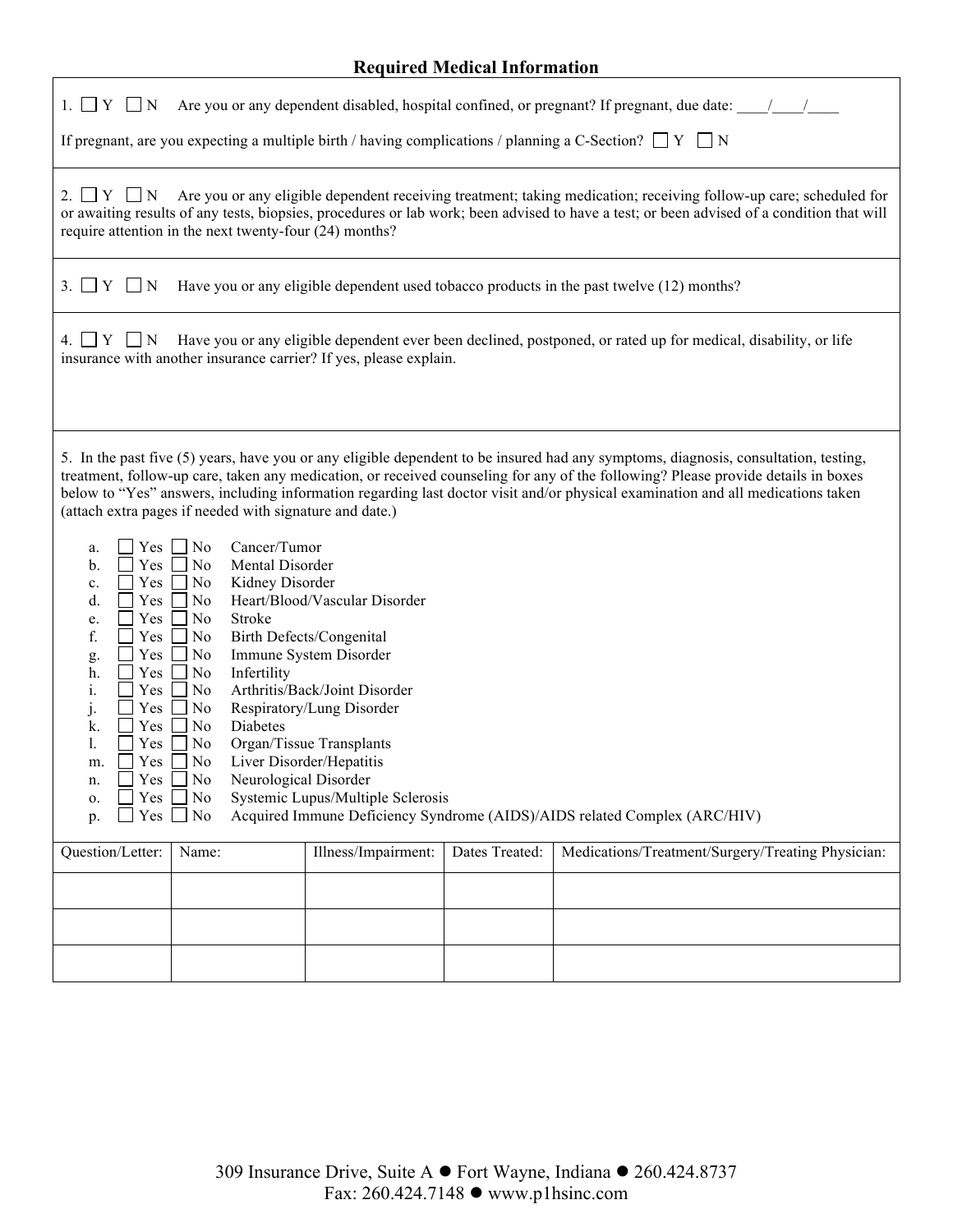### **Prior Medical Plan Information**

Failure to provide the following information may result in a reduction or delay in payment of benefits. Please attach any Certificate(s) of Creditable Coverage or other similar proof of coverage you have received.

 $\Box Y \Box N$  Have you or any dependents applying for coverage been covered by this employer's prior group medical plan?

 $\Box Y \Box N$  Have you or any dependents applying for coverage been covered by any medical plan other than this employer's prior group medical plan?

#### If yes, complete the following:

| Insurance Company Name: | Insurance Company Phone Number: | Policy/Group Number:    |
|-------------------------|---------------------------------|-------------------------|
|                         |                                 |                         |
|                         |                                 |                         |
|                         |                                 |                         |
|                         |                                 |                         |
|                         |                                 |                         |
| Termination Date:       | <b>Effective Date:</b>          | Reason for Termination: |
|                         |                                 |                         |
|                         |                                 |                         |
|                         |                                 |                         |
|                         |                                 |                         |
|                         |                                 |                         |
|                         |                                 |                         |
| Who was covered?        |                                 |                         |
|                         |                                 |                         |
|                         |                                 |                         |

#### **Authorization**

I understand that the Plan Sponsor will rely upon previous answers in the issuance of a Summary Plan Description. I declare all statements contained in this entire form about me and my dependents are true and correct to the best of my knowledge and that no material information has been withheld or omitted. I understand that my intentional misrepresentation of a material fact or my failure to report information may be used as the basis to rescind, terminate, or modify coverage for me or my dependents. Rescind means that the coverage was never in effect. I understand and agree that any statement made by or to any agent unless written herein does not bind the Plan Sponsor. I agree that no coverage will be effective until the date specified by the Plan Sponsor in the Summary Plan Description. The actual effective date may not be the requested effective date. If I am now waiving medical benefits for myself and/or my dependents, I have read the entire Waiver provision, and understand the enrollment requirements if I make request for such benefits at a later date.

To assist with determining my creditable coverage, I authorize any insurance company, third party administrator, or other carrier or provider of health benefits to release to the third party administrator and/or Plan Sponsor certificates of creditable coverage and all such information.

I authorize my employer to deduct the necessary contribution toward the benefits. I reserve the right to revoke this deduction authorization at any time upon my written notice. Benefits are effective only after approval by the Plan Sponsor or Administrator and satisfaction of any probationary period.

Any person who knowingly and with intent to defraud, submits an application or files a claim containing any materially false information may be found guilty of fraud, which is a crime, in a court of law and may be subject to fines and confinement in prison.

*I hereby acknowledge receipt of the required notices concerning protection of my privacy and of my health information. I understand that I may request an additional copy of these notices at any time. I understand that information on this application is valid for a maximum of 60 days from the date of signature. This will not be considered as a complete application unless all pages are attached and completed. To be a valid application, your signature and the signing date are required.*

**Applicant Signature \_\_\_\_\_\_\_\_\_\_\_\_\_\_\_\_\_\_\_\_\_\_\_\_\_\_\_\_\_\_\_\_\_\_\_\_\_\_\_\_\_\_\_\_\_\_\_\_\_\_\_\_\_\_Date\_\_\_\_\_\_\_\_\_\_\_\_\_\_\_\_\_\_\_\_\_\_\_\_\_\_\_\_\_\_\_**

If signed by a representative of applicant, indicate the representative's authority to act on applicant's behalf by representative's signature and signing date below: